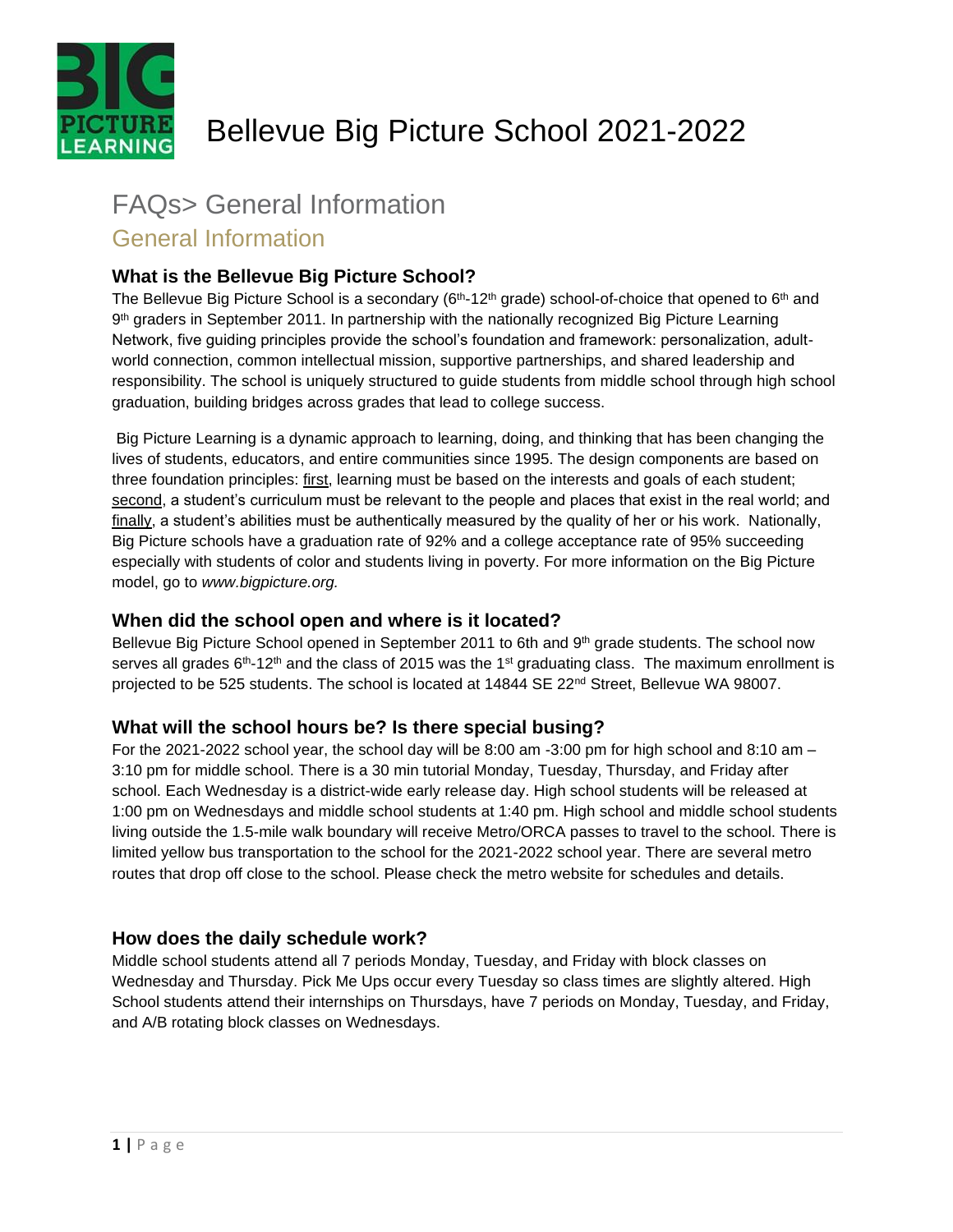#### **What is a "Pick Me Up"?**

Pick Me Ups (PMUs) occur on Tuesdays for middle school and Wednesdays for high school. They are a time for the students to gather to learn about career and college information, community service, class projects and to engage in community building and student recognition. Students take an active role in planning the weekly PMUs with their advisors.

#### **What is available for lunch?**

We provide the typical district offerings for secondary school lunches, including a hot entrée each day with salad bar, pizza, chicken sandwich, cheeseburger, hummus plate, chicken caesar salad, and yogurt box. The free and reduced priced lunch program is available. Currently, the hot breakfast program is not available, but as the school grows in size, we hope to be able to provide that service to students. We also participate in all district programs to support students who need access to weekend meals and meals over the breaks. Information is available in our main office.

#### **What is the curriculum like?**

The curriculum at Bellevue Big Picture School is organized around five learning outcomes: Empirical Reasoning, Quantitative Reasoning, Social Reasoning, Communication, and Personal Qualities. To satisfy goals in these areas, students will learn content in humanities (language arts and social studies), math, science, Spanish, health and fitness, and art/digital media. Curriculum will be project-based, aligned with district, state and national standards, and centered on contemporary issues that relate to students' interests and activities. The curriculum will also maintain an active focus on technology integration, multiculturalism and social justice. All middle school students have an advisory class that focuses on community building, college/career exploration, leadership, goal-setting, and academic and study skills. This course is a cornerstone to developing the Big Picture mission.

Ninth grade students will begin the year with courses and internship preparation five days a week. By the end of first semester, students will be out at internships 1 day per week, earning academic credit for their internship work. During the other four days per week on campus, students are in core academic classes (English, social studies, math, science, PE/health, Spanish or art).

# **What is Project-based Learning (PBL)?**

In Project Based Learning (PBL), students go through an extended process of inquiry in response to a complex question, problem, or challenge. While allowing for some degree of student "voice and choice," rigorous projects are carefully planned, managed, and assessed to help students learn key academic content, practice 21st Century Skills (such as collaboration, communication & critical thinking), and create high-quality, authentic products & presentations.

#### Rigorous and in-depth Project Based Learning:

- **Is organized around an open-ended Driving Question or Challenge.** These focus students' work and deepen their learning by centering on significant issues, debates, questions and/or problems.
- **Creates a need to know essential content and skills.** Typical projects (and most instruction) begin by presenting students with knowledge and concepts and then, once learned, give them the opportunity to apply them. PBL begins with the vision of an end product or presentation which requires learning specific knowledge and concepts, thus creating a context and reason to learn and understand the information and concepts.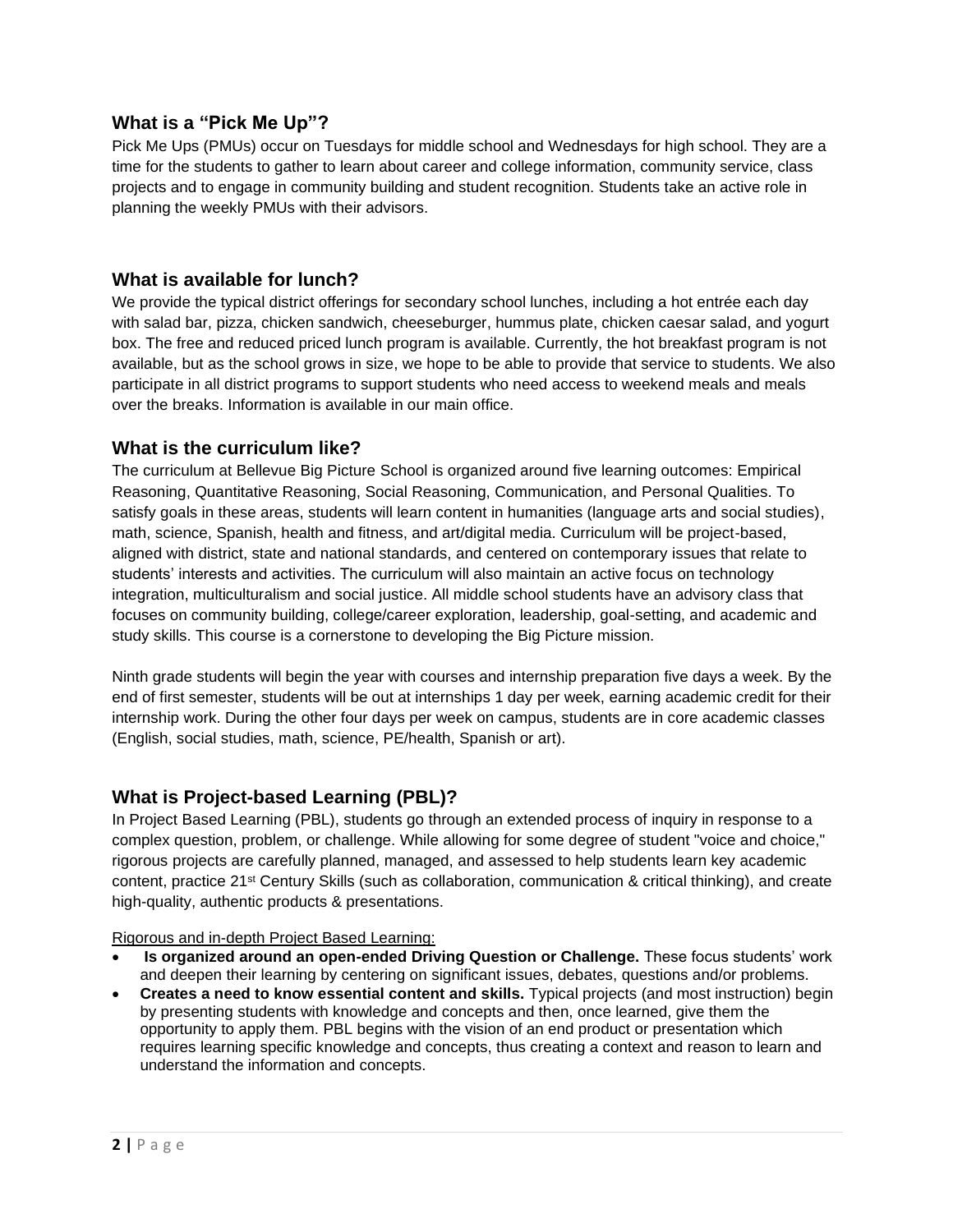- **Requires inquiry to learn and/or create something new.** Not all learning has to be based on inquiry, but some should. And this inquiry should lead students to construct something new – an idea, an interpretation, and a new way of displaying what they have learned.
- **Requires critical thinking, problem solving, collaboration, and various forms of communication.** Students need to do much more than remember information—they need to use higher-order thinking skills. They also have to learn to work as a team and contribute to a group effort. They must listen to others and make their own ideas clear when speaking, be able to read a variety of material, write or otherwise express themselves in various modes, and make effective presentations. These skills, competencies and habits of mind are often known as "21st Century Skills".
- **Allows some degree of student voice and choice.** Students learn to work independently and take responsibility when they are asked to make choices. The opportunity to make choices, and to express their learning in their own voice, also helps to increase students' educational engagement.
- **Incorporates feedback and revision.** Students use peer critique to improve their work to create higher quality products. The focus shifts to improving their work rather than just getting the right answer.
- **Results in a publicly presented product or performance.** In most of the real adult world what you know is demonstrated by what you do, and what you do is frequently open to public scrutiny and critique. Giving students the opportunity to practice this skill of communication is essential for success after school.

# **Why PBL?**

Students gain a deeper understanding of the concepts and standards at the heart of a project. Projects also build vital workplace skills and lifelong habits of learning. The skills learned through PBL are the top 5 skills which employers are looking for in employees in the 21st. Century. (NACE press release, 2010) Projects can allow students to address community issues, explore careers, interact with adult mentors, use technology, and present their work to audiences beyond the classroom. PBL can motivate students who might otherwise find school boring or meaningless.

# **How is PBL used?**

Some teachers use PBL extensively as their primary curriculum organizer and instructional method. Others use PBL occasionally during a school year. Projects vary in length, from several days to several weeks or even a semester. Usually the projects are done in a team of two to four students. This emphasizes the collaborative nature of learning and develops interpersonal communication skills, all of which will be reinforced in the internships. The goal of Bellevue BPS is to create a PBL rich experience for students across all grades and courses. PBL can be effective at all grade levels and subjects, and in career/technical education, afterschool and alternative programs.

# **Why internships, and how do they work?**

A main component of education at a Big Picture High School is the LTI (Learning Through Interests/Internships). In this internship with an expert mentor in the field of the student's interest, the student completes an authentic project that benefits the student and the mentor at the internship site. The projects are connected to the student's interests and meet the needs of the mentors, and are a key part of deepening student learning and academic growth.

*Sample projects from Bellevue BP students include*: teaching middle school and elementary school classes, working on a local political campaign, working with a professional industrial 3-D design team to develop a new product, working with autistic students at a research program, designing graduation announcements at a graphic arts studio, building model bridges at an engineering firm, creating a promotional video for a physical therapy organization, marketing items for a local non-profit, designing the school art gallery, assisting the IT department at a local non-profit with web design, and learning a variety of computer programs at a financial corporation. *Examples of projects from students at other BP schools include*: assisting with surgeries at veterinary hospitals, preparing 3-D renderings to present to clients at an architectural firm, teaching classes in middle and elementary schools, developing websites for a design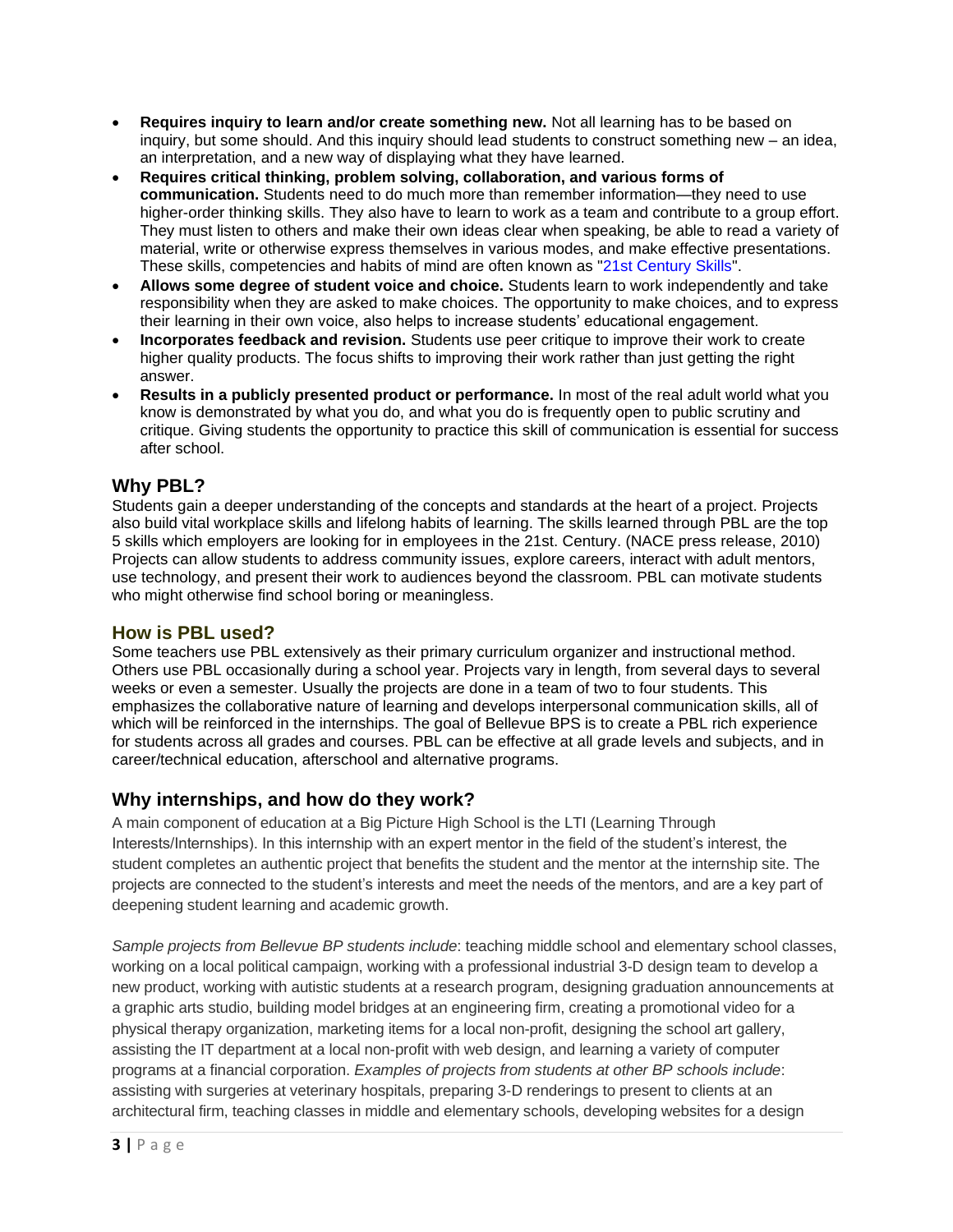company, assisting in building a database for invoice auditing at Starbucks Corporate, rebuilding carburetors at a motorcycle shop, assisting researchers in biology and astronomy at a local university, and helping to secure dental care for low-income children.

Students, parents, and Big Picture staff work together to secure internships for students based on each student's interest area. Students take the lead in the process of securing an internship. Due to confidentiality and age restrictions, some areas are more challenging to find internships for our ninth graders than others. In these circumstances, we encourage students to explore areas closely related to their interests that would assist them in securing other internships when they are older. Students must show evidence of personal independence and social responsibility prior to an internship experience, including demonstrating proficiency in the internship class components (creating resumes and cover letters, developing interview skills, arranging job shadow opportunities). Therefore, students may start their internships at different times, ensuring that each student is ready to have a successful experience.

An important component of the internship process is for students to develop networking and communication skills, self-advocacy, and initiative. Students are encouraged to stretch outside their comfort zone and immerse themselves in the adult world. Each internship lasts for ten-weeks but may be extended depending on the project work and mentor-student relationship. From 9<sup>th</sup>-12<sup>th</sup> grades, internships provide students with multiple opportunities to explore fields of interest, interact professionally with adults in a variety of ways, and complete real-world projects that develop their academic skills. Students are responsible for finding transportation to and from the internship site on Thursdays. For many students, metro is the best option. All internship sites and mentors are carefully screened and approved through the VIBES (Volunteer in Bellevue Educational System) office and the BP Internship Coordinator prior to students officially starting their internship experience.

# **What if I am interested in being a mentor or know someone who is interested in helping the school?**

We are continually looking for local business people and others who would like to help our students reach their potential. If you or someone you know is interested in volunteering with us or becoming a mentor, please contact the school's principal, Bethany Spinler, at [spinlerb@bsd405.org.](mailto:spinlerb@bsd405.org)

# **How do we measure students' academic success?**

Together with their advisor, students create goals each quarter in academics, citizenship, internship (high school only), and personal qualities. Each quarter during student led conferences, students provide evidence toward meeting these goals and offer a reflection on their learning and then set goals for the next quarter. In addition, students provide evidence for their learning in each of the five Big Picture goal areas (Empirical Reasoning, Quantitative Reasoning, Social Reasoning, Communication, and Personal Qualities). Family members and others are encouraged to attend the student led conferences and celebrate their student's work. Further, students at Bellevue Big Picture complete projects, take tests, write papers and a variety of other assessments in their core classes. Most project units culminate in a public exhibition of student work to which family members are invited to attend. Students receive letter grades and transcripts consistent with other Bellevue district schools. Students take all required state tests (WCAS, Smarter Balanced), progress monitoring assessments (STAR), and college entrance preassessments (PSAT and Pre ACT).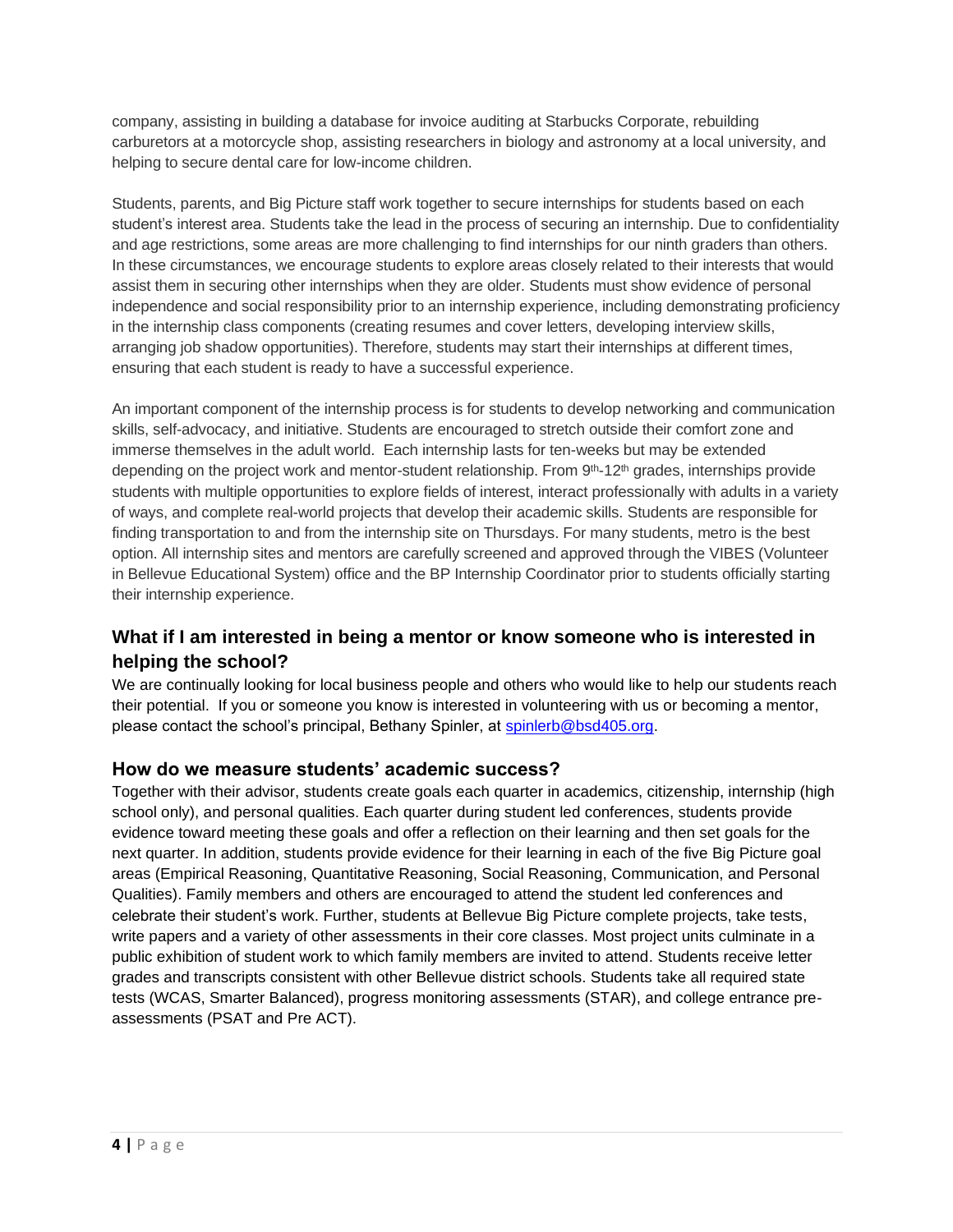# **What is standards-based grading?**

Bellevue Big Picture School uses standards-based teaching, assessment, and grading. This educational philosophy clearly aligns our instruction and assessment with Washington State EALR's [\(www.k12.wa.us\)](http://www.k12.wa.us/), National Common Core Curricular Standards [\(www.corestandards.org\)](http://www.corestandards.org/), and 21st Century Skills [\(www.iste.org](http://www.iste.org/) , [www.p21.org\)](http://www.p21.org/). Students are empowered to take responsibility for their own mastery of the standards and will have multiple opportunities to demonstrate their growth and progress. Assessment and the associated grade are designed to reflect and accurately communicate the proficiency with which students demonstrate their mastery of specific standards. The grading scale is designed to communicate their proficiency level and whether or not they exceed or may need improvement in specific standards at any given time.

#### **How does BBPS monitor progress towards meeting standards?**

Students' grades are posted online with each course assessing students on the subject area standards. As students demonstrate their learning in class, grades are entered to show current understanding. Students who have not yet demonstrated proficiency of a particular standard continue to work and improve their mastery of the concept and have multiple opportunities to demonstrate their proficiency until they meet or exceed standard. At each quarter's learning plan meeting, advisors, students, and parents will discuss this progress and devise a plan to support the student's further growth and achievement. All work is assessed on a four-point scale with a level 3 indicating proficiency in any given standard. Students have multiple opportunities to show proficiency in standards.

#### *Assessment Scale used in school-wide rubrics and grading:*

- 4- Student shows proficiency in the content/skill and can apply it to new situations.
- 3- Student shows proficiency in using the content/skill as it has been introduced in class.
- 2- Student understands pieces of the content/skill, but is not able to put them together.
- 1- Student can demonstrate some of the content/skill with help

#### *Overall Grade Calculation:*

At least 80% of each student's grade will be based upon demonstrated proficiency within content-specific Standards. Up to 20% will be based upon demonstration of proficiency within 21st-Century Skills-based Standards such as communication, collaboration, critical thinking, technology, and problem-solving.

# **What student support services are offered at Big Picture?**

We offer special education instruction, mentors and tutorial. English as a Second Language (ESL) services are available. BPS does not offer AVID, however incorporates AVID techniques and strategies throughout the school program. In middle school for the 2021-2022 school year, students receive additional support in literacy and math two days per week in advisory as part of our workshop program. Students lead student-led conferences with advisors and parents multiple times per year, sharing their goals, progress, and action plans.

#### **What is "Tutorial"?**

Tutorial is a time set aside after school that teachers are available to assist students with assignments. Tutorial is not mandatory but highly recommended. However, if a teacher requests a student to remain for tutorial or a student asks for some after-school help, this is the time to meet. Students may be assigned a 'Mandatorial' by their teacher and required to stay to make up missing tests/work.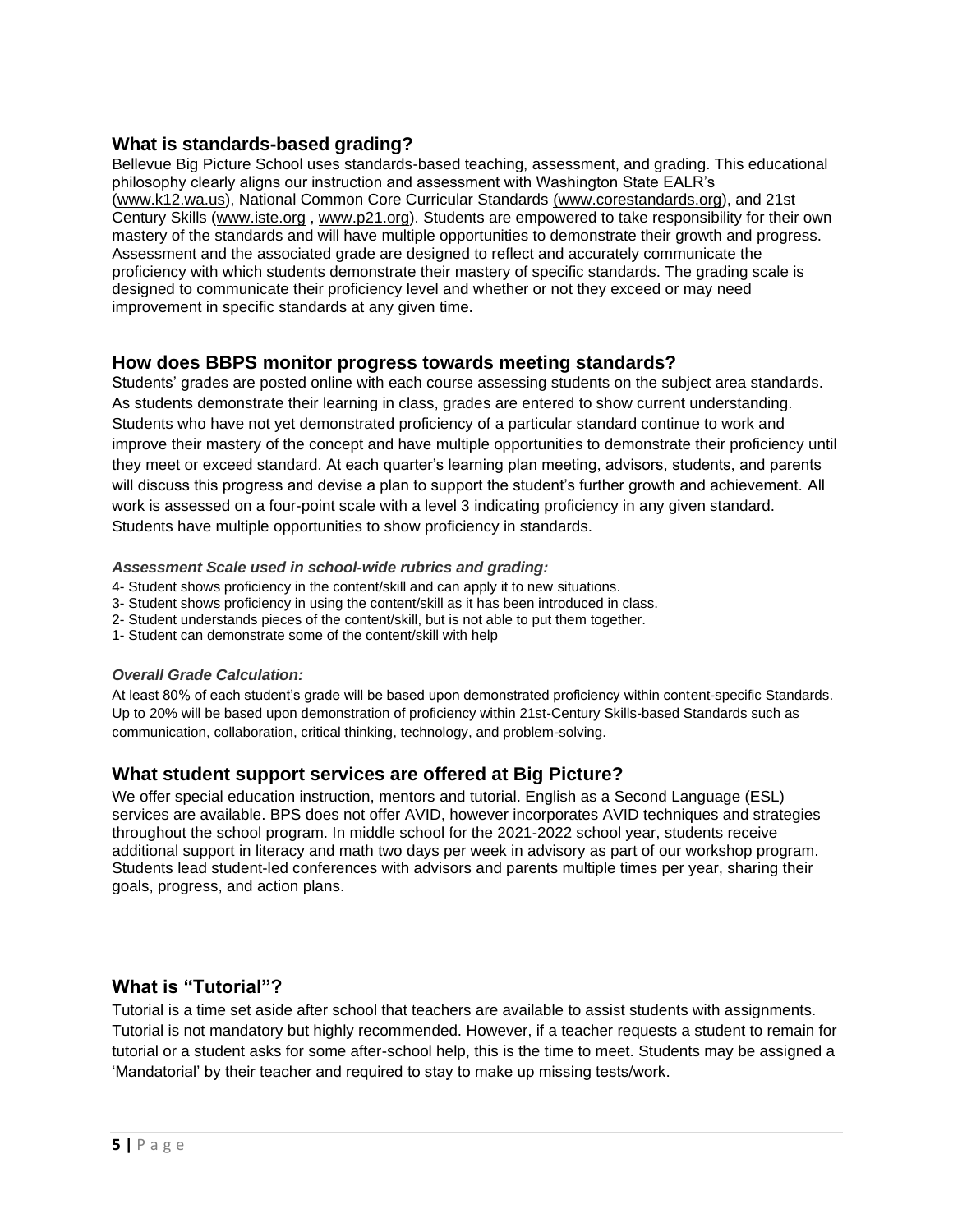# **What was the graduation rate for the previous graduating classes?**

The Class of 2015 was the 1<sup>st</sup> graduating class and had 100% graduation. Class of 2016-2019 were also 100% eligible for graduation.

| Bellevue Big Picture School 2015-2021 graduates were accepted to the following |                                     |                                                       |                                    |
|--------------------------------------------------------------------------------|-------------------------------------|-------------------------------------------------------|------------------------------------|
| institutions:                                                                  |                                     |                                                       |                                    |
| <b>Allegheny College</b>                                                       | <b>Emerson College</b>              | <b>Portland State University</b>                      | University of Dayton               |
| Arizona State University                                                       | Evergreen State College             | <b>Purdue University</b>                              | University of Denver               |
| <b>Bard College</b>                                                            | Franklin and Marshall College       | <b>Quest University</b>                               | University of Hawaii               |
| <b>Bastyr University</b>                                                       | George Fox University               | <b>Reed College</b>                                   | University of Idaho                |
| <b>Belmont College</b>                                                         | Gonzaga University                  | Rochester Institute of Technology                     | University of Maine                |
| <b>Boise State University</b>                                                  | Hampshire College                   | <b>Rutgers University</b>                             | University of Montana              |
| <b>Bradley University</b>                                                      | <b>Hofstra University</b>           | Saint Louis University                                | University of Oregon               |
| Cal Poly                                                                       | Joffrey Ballet School               | San Diego State University                            | University of the Pacific          |
| Cal State Los Angeles                                                          | Johns Hopkins University            | Santa Clara University                                | University of Portland             |
| Cal State Long Beach                                                           | Knox College                        | Santa Monica College                                  | University of Puget Sound          |
| California Lutheran                                                            | Lewis and Clark College             | Savannah College of Art and<br>Design                 | University of Redlands             |
| <b>Carleton College</b>                                                        | Linfield College                    | <b>Scripps College</b>                                | University of San Francisco        |
| <b>Carroll College</b>                                                         | Loyola Marymount                    | Seattle Pacific University                            | University of South Carolina       |
| Central Washington<br>University                                               | Macalaster College                  | Seattle University                                    | University of South Dakota         |
| <b>Chapman University</b>                                                      | Miami Dade College                  | Seton Hall University                                 | University of Texas, Austin        |
| Coe College                                                                    | Miami University, Oxford            | <b>Stetson University</b>                             | University of Utah                 |
| <b>Colgate University</b>                                                      | Montana State University            | St. John's College                                    | University of Vermont              |
| College of William and Mary                                                    | Murray State University             | St. Mary's College of California                      | University of Victoria             |
| Colorado College                                                               | New York Institute of<br>Technology | The College of Wooster                                | University of Washington           |
| <b>Colorado State University</b>                                               | Northern Arizona University         | The New School                                        | University of Wyoming              |
| Concordia University<br>Wisconsin                                              | New York University                 | University of Alaska                                  | <b>Washington State University</b> |
| <b>Cornell College</b>                                                         | Oberlin College                     | University of Arizona                                 | Western Oregon State<br>University |
| <b>Cornell University</b>                                                      | Ohio Wesleyan University            | University California, Irvine                         | Western Washington University      |
| DigiPen Institute of<br>Technology                                             | Oregon State University             | University of California, Los<br>Angeles              | Whitman College                    |
| Earlham College                                                                | <b>Otterbein University</b>         | University of California, Santa<br>Barbara            | <b>Whitworth University</b>        |
| <b>Elon University</b>                                                         | Pacific Lutheran University         | University of California, Santa Cruz Whittier College |                                    |
| <b>Eckerd College</b>                                                          | Penn State University               | University of Colorado, Denver                        | <b>York University</b>             |
|                                                                                |                                     |                                                       |                                    |

#### **90% of Bellevue Big Picture School Graduates Enrolled in College**

# **How does BBP prepare students for college?**

Beginning in 6<sup>th</sup> grade, all students will explore different college and career pathways and participate in visits to local college campuses. Several AVID (advancement via individual determination) strategies are woven throughout the middle school program to support students in our college prep curriculum. These include Cornell note-taking, peer study groups, and writing and collaboration strategies. High School students will be supported in preparing for college admission tests and navigating admissions and financial aid applications. All Big Picture students are encouraged to apply to at least one college before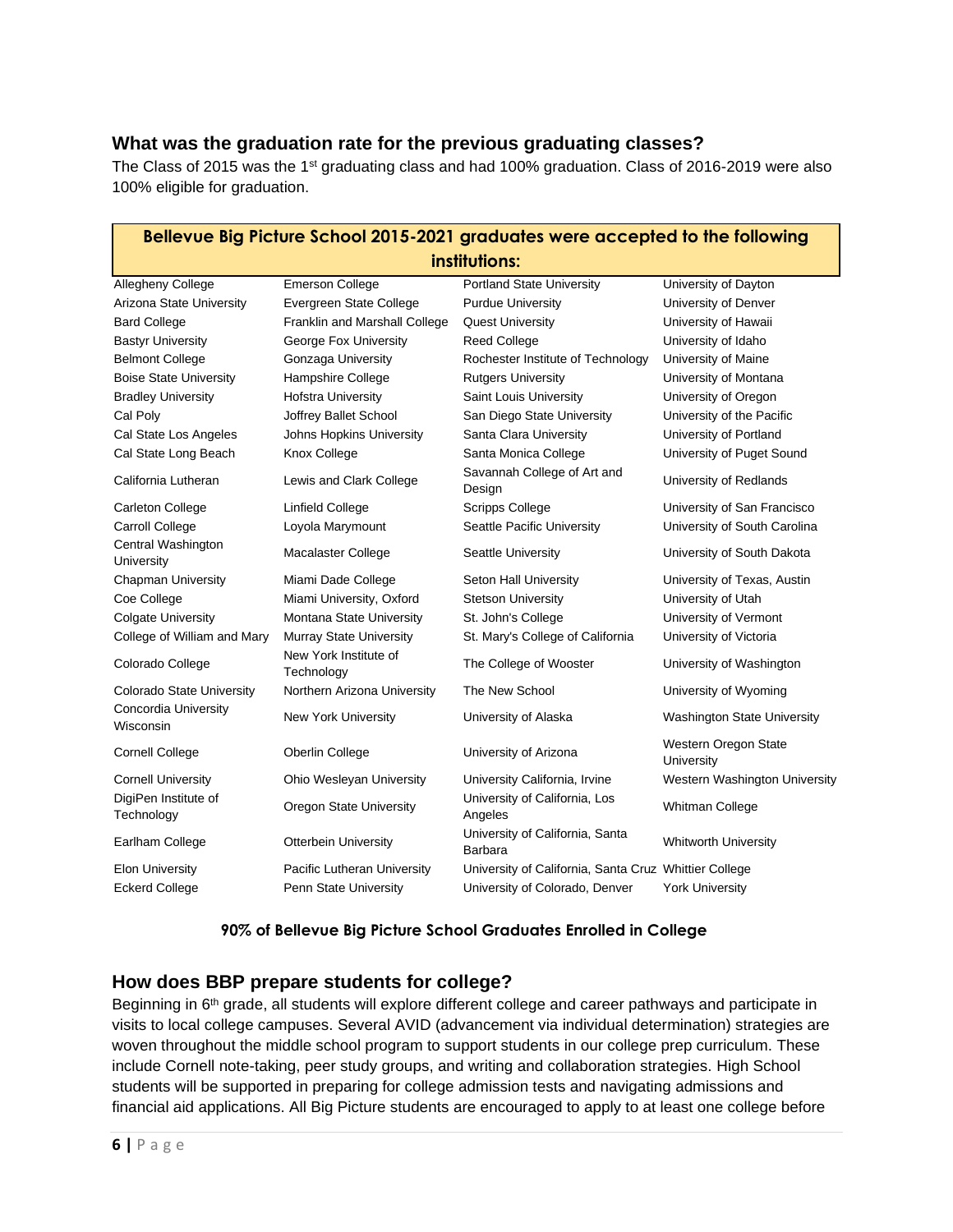graduation. 11<sup>th</sup> and 12<sup>th</sup> grade students will also be able to enroll in college courses through Running Start, where they may earn college credit and take courses at Bellevue College that are not offered on the high school campus.

# **How do Big Picture students earn college credit while in high school?**

BBPS offers rigorous college-preparatory coursework, including five Advanced Placement courses (AP Statistics, AP Calculus, AP Environmental Science, AP Photography, and AP Human Geography.) BBPS students may also earn college credit through College in the High School for Precalculus, Senior English, Physics of the Universe, and Photography. 100% of our Senior Class is enrolled in at least one college credit-granting course their senior year.

Students may also opt to enroll in Running Start at Bellevue College. Washington State's Running Start program allows high school juniors and seniors to enroll at local colleges tuition free, earning high school and college credit simultaneously.

# **How do Big Picture students prepare for 21st century careers?**

High school students spend one full-day per week in a pre-professional position at an internship site of their choice. Each internship lasts a minimum of 10 weeks. Students may have multiple 10-week internships each year or one extended internship. By the end of their senior year, each student has completed over 500 hours in one or more occupational roles. Internship experiences culminate in the completion of a project co-designed by the site-based mentor, student, and school advisor which students present at semester exhibitions. BBPS student internship sites have included Bellevue Fire Department, Rob McKenna campaign, Overlake Hospital, Seattle International Film Festival, Pacific Financial Group, Aurora Veterinary Hospital, Seattle Youth Project, Pacific Science Center, Foundry 10, and many more.

# **Why teachers are called advisors?**

Teachers at Bellevue Big Picture work closely with a small group of students over multiple years. They get to know each student well, help students design learning plans that combine their coursework and interests, and work alongside students and families to help each student succeed. Because they do more than teach a specific course, "advisor" better describes their work at the school

# **What opportunities are there for parental involvement and engagement?**

Families are a crucial part of student learning at Bellevue Big Picture. Parents/guardians consult with students, advisors, and mentors about how students can best meet their learning goals, and parents are strongly encouraged to attend quarterly exhibitions of student work and other school events. Several parents serve as guest speakers sharing their interests and/or career information with our classes. Others serve on classroom panels providing feedback to students during exhibitions. Parents volunteer in our office, serve as advisory parent reps, chaperone field trips, mentor and tutor students, assist teachers in the classroom, and serve on PTSA committees. Each quarter, the school hosts parent nights pertaining to a variety of different topics including: welcome to high school,  $8<sup>th</sup>$  to  $9<sup>th</sup>$  grade transition, and Naviance and college readiness.

# **How is technology used to support teaching and learning at this school?**

From Smart Boards to computers, technology is vital in helping students seek out information, meet their individual learning needs, and prepare for college and careers. Use of technology is integrated into core classes, and students will have access 24/7 to laptop computers at school and home. All students are issued a laptop for the academic year that they bring to and from school. Currently, all staff use One Note as a course management program, posting curriculum, assessments, and homework for students and parents to access daily via the internet.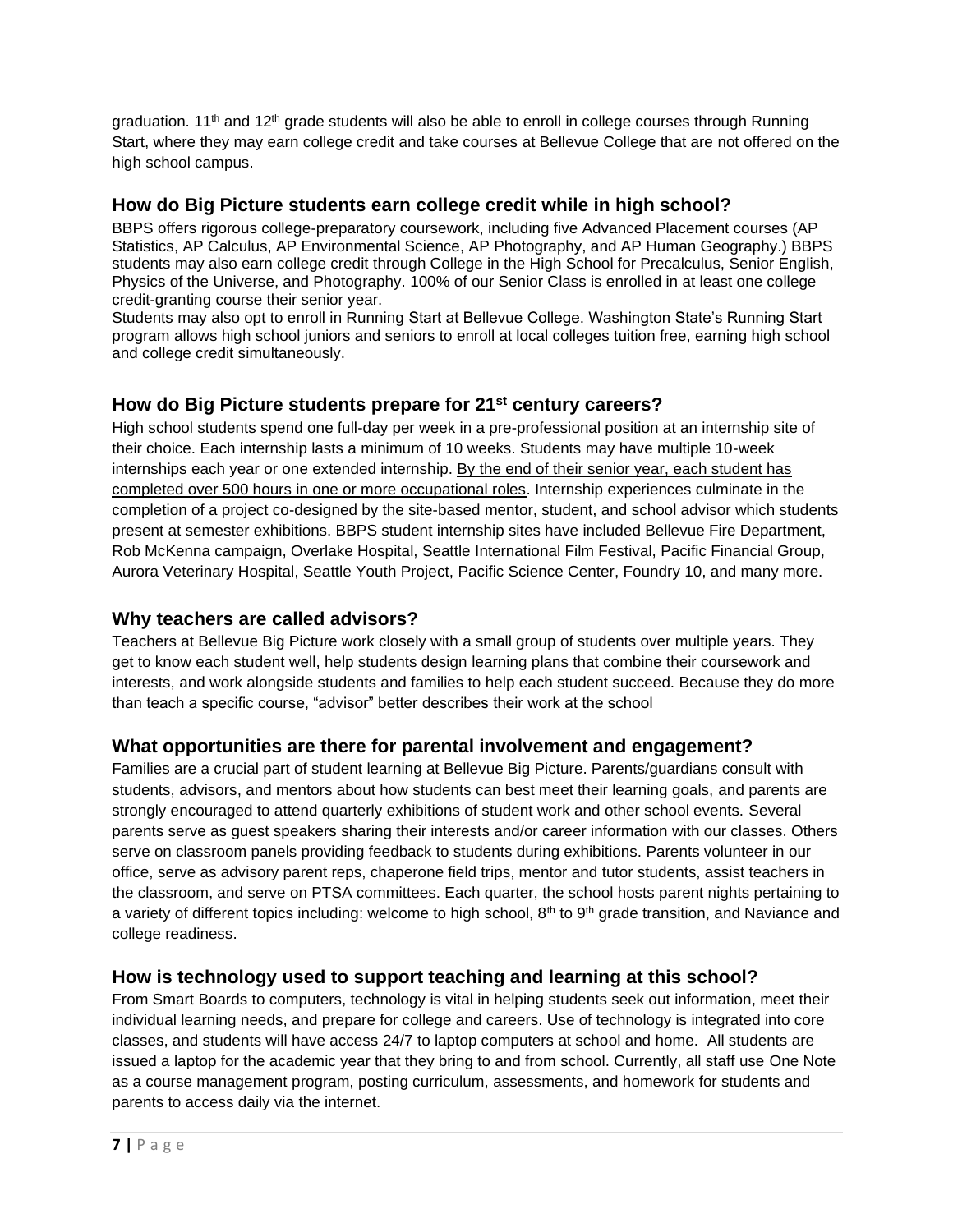# **What opportunity exists for foreign language?**

Spanish will be offered to middle school students beginning in grade 7 and to all high school students.

#### **What electives are available?**

All general education  $6<sup>th</sup>$  grade students take the same slate of courses which include language arts, social studies, math, science, PE/health, art, and advisory. In  $7<sup>th</sup>$  and  $8<sup>th</sup>$  grades, students may begin their study of Spanish or select from a few electives including drama, studio art, ceramics, video production and coding. Electives will be offered based on student enrollment. There is no instrumental music program at Big Picture. For high school, students take internship, math, science, English, social studies, PE/health, art or Spanish. The internship course gives students CTE (career and technical education) credit required for graduation and elective credit. Students will have the opportunity to explore a variety of interests through the internship program. Once students are in 11<sup>th</sup> and 12<sup>th</sup> grade, they may take a variety of courses at Bellevue College as Running Start students.

Special education students may have fewer elective opportunities in order to support their special education needs.

#### **What extracurricular opportunities (clubs, activities) are available for students?**

Because of the school's small size, it will not sponsor any high school interscholastic sports teams. Clubs and after school activities will be developed during the school year based on student interests and participation. Middle school students can also participate in the afterschool sports program facilitated by Jubilee Reach. This program is located on each middle school's campus. This year BP students participated in soccer, golf, basketball, cross country and flag football. During the intersession between sports seasons, students may opt to stay afterschool participate in free Club Jubilee activities. BBPS students have formed an ASB, written a constitution, and have hosted socials, middle school dances, and determined the mascot (Go Panthers). Each year, students determine the clubs they want to offer. Clubs have included: Trading Card Club, Yearbook, Art Club, QSA, Green Team, Botany club, Math Club, Soccer Club, Melee Club, Puzzle Club and Destination Imagination. With each new year, more clubs will be developed based on student interest. Each year, students coordinate a Talent Show in the spring in conjunction with our Multicultural Dessert Night. There is an annual day of service on campus for families and students to participate as well as a Day of Service where the entire student body is off-campus at varied local non-profits for one school day.

# **Can a student still play sports for his/her home school?**

Yes, high school students may still play on teams for their home schools. Students are responsible to ensure that they satisfy academic and physical requirements for sports eligibility, and to provide transportation to and from practices and games.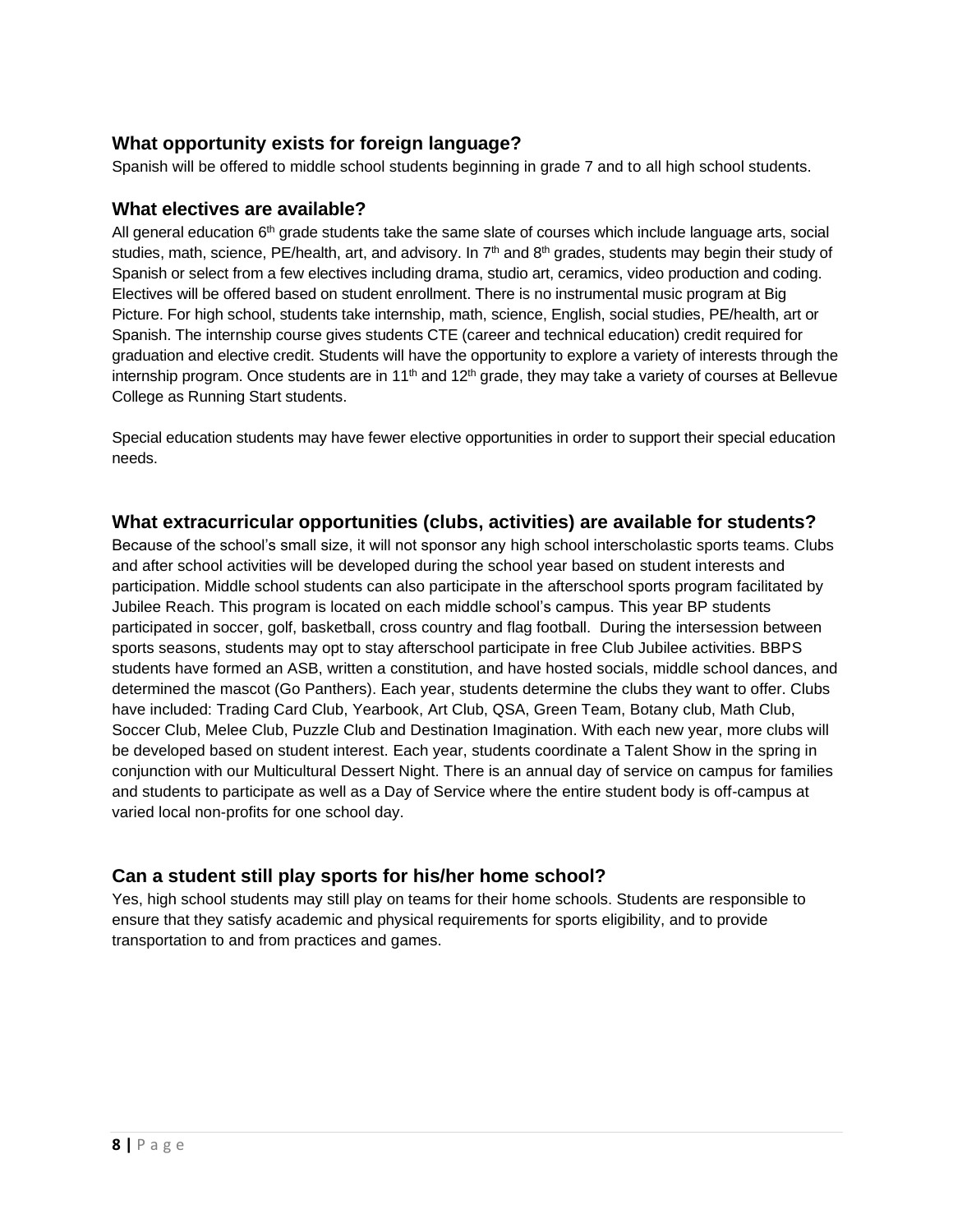# FAQs> Application & Enrollment Application and Enrollment

# **How does Big Picture admit students?**

Big Picture is committed to serving students throughout the District. We allocate admission spots equally to the four school attendance zones (25% each from East, West, South, and North) and use free and reduced priced lunch status and gender as 'plus factors". Students must be entering the 6<sup>th</sup> -12<sup>th</sup> grades on the first day of the school year. Entering 6<sup>th</sup> grade students must demonstrate completion of the 5<sup>th</sup> grade through standardized testing and/or a portfolio of completed work. Up to 80 students in each of 6<sup>th</sup>-11<sup>th</sup> grade will be admitted. For the fall of 2021, a lottery will be conducted for  $6<sup>th</sup>$  grade spots. There will be limited openings for  $7<sup>th</sup>$ -12<sup>th</sup> grade students and this is based on rolling admissions. See our admission procedure document for more specific information.

#### **Who is eligible for the lottery?**

Applying students must be in the 5<sup>th</sup> grade and live within the Bellevue School District boundaries. Out of district students may apply, but these applications are held for a separate out of district lottery and will be placed on the waitlist only after all BSD students have been assigned a number on the waitlist. See our admission procedure document for more specific information.

#### **What are the requirements for admission?**

Big Picture School offers students a tight knit, personalized, non-traditional learning environment where students have a voice in determining what and how they learn and how they demonstrate understanding. This is a different environment from most district schools, and as such, Big Picture School is not the right fit for all students. Big Picture School requires each applicant to demonstrate motivation and commitment to the Big Picture program and learning philosophy and will determine admission/non-admission based on the following requirements for acceptance:

- 1.) complete an application form and submit online or see the school for a paper copy,
- 2.) submit a written statement explaining why they think the Big Picture School is the right school for them (included in the supplemental application materials and for informational purposes only- the essay is not used for screening applicants though is required for all applicants to complete once admission is offered), and
- 3.) sign the Big Picture Code of Commitment (included in supplemental application materials).

#### **What kind of student will succeed at Big Picture School?**

The success of the Bellevue Big Picture School community depends on the hard work, positive attitude and growth of each individual. At each grade level, students work daily in a tight knit cohort of students and teachers. Since students and teachers loop with each other from grade to grade, students who value a high degree of personalization and close relationships thrive at the Big Picture School. This school may not be the right fit for students who desire a larger school atmosphere that changes from one year to the next. The curriculum is project/problem-based and involves frequent collaborative group work. Students who thrive here are committed to working with and learning from their peers who may possess diverse ideas, interests, and skill sets. Successful students will also possess a strong curiosity and willingness to explore new ideas, particularly about college and careers.

High school students must also demonstrate **personal independence and social responsibility** since they work at internships in the business community. Specifically, students must be self-directed and possess self-control, and committed to making a positive impact on the school learning environment and broader community. In addition, students should demonstrate punctual attendance, professional etiquette, responsible decision-making, ability to work with and receive feedback from others, good communication and time management skills, ability to navigate Metro transportation, and a strong desire to learn.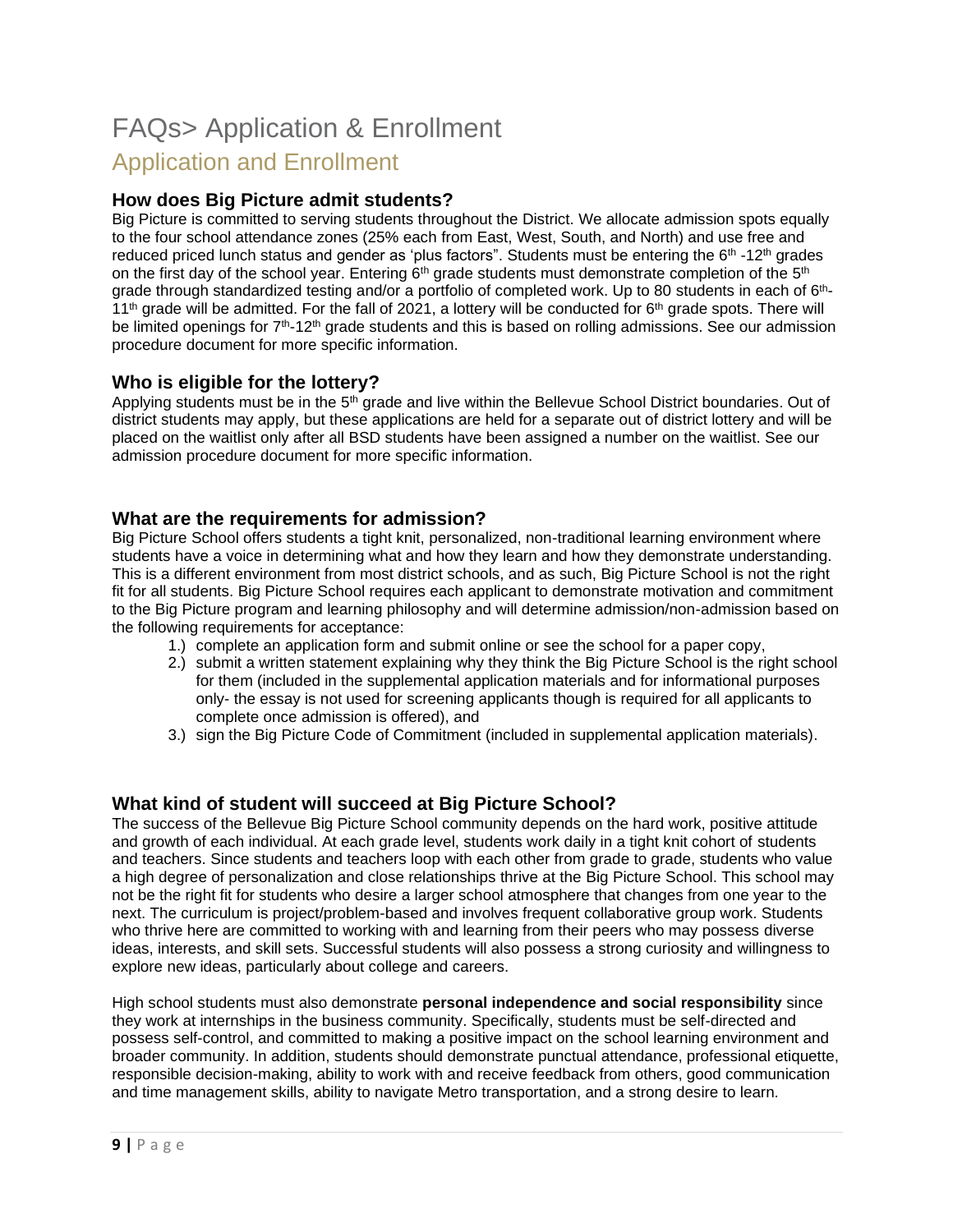# **When can students apply?**

The district's open enrollment period runs from mid Dec-early January each year. Specific dates will be announced each November. During that time, there are information sessions for Big Picture School. Applications are available on the website. All applications for the 6th grade lottery must be received by the January deadline to be entered into the lottery. There is no preference given to early applications for the 6th grade lottery. After the end of the open enrollment period, student applications will be accepted on a rolling basis and added to the end of the waitlist.

For grades 7-12, applications are accepted on a rolling basis and admission is granted as soon as openings are known

#### **What is the application procedure?**

Students/parents must submit online application materials by the January deadline to be eligible for the 6th grade lottery. Results will be emailed in February. Students will have one week from the notification date to confirm their intention to attend. For students offered admission, they must then complete and submit the acceptance form and the supplemental application questions and signed Code of Commitment. During this time period, the principal may schedule informational interviews with selected students and parents. For all other grades, applications are accepted on a rolling basis and students are notified as soon as openings are known. Applications are online. Families without email access are asked to pick up paper applications at the school which will be scanned and submitted electronically by the school. See our admission procedure document for more specific information.

#### **What if Big Picture School receives more qualified applicants than it has capacity to enroll?**

Big Picture School will carefully consider the application of each applicant. If Big Picture School receives more applications from qualified applicants than it is able to accept, Big Picture School will consider socio economic status, geography, and gender as "plus factor," if necessary, to achieve diversity among its student body. The goal of the Big Picture School is to have a diverse student body. Accordingly, to ensure that socioeconomically disadvantaged students have an opportunity to attend Big Picture School, 19 percent of the enrollment positions will be reserved for students who are eligible for free and reduced price meals. Parents may consent to disclose free and reduced price meal eligibility to the district as part of the application process. This consent will be limited to the enrollment process and all information will be held confidential as provided by Federal and State law. Parents may also choose to not provide this consent and their applications will be processed without consideration of socioeconomic status. To ensure geographic representation from across the District (North, South, East and West) all remaining applicants will be put in a random lottery according to the location of their home address. The District will ensure that there is a gender balance of not greater than 10 percent difference among all the names drawn in each lottery. The District may be required to make adjustments to equalize the gender balance to comply with Federal and State law.

Parents may consent to disclose free and reduced price meal eligibility to the district as part of the application process. This consent will be limited to the enrollment process and all information will be held confidential as provided by Federal and State law. Of course, parents may choose not to provide this consent and their applications will be processed without consideration of socioeconomic status.

#### **How many students are admitted to Big Picture each year? How many students will get into Big Picture School each year?**

Big Picture School will serve a capacity of 75 students per grade in 6<sup>th</sup>-11<sup>th</sup> grade and up to 50 students in 12<sup>th</sup> grade. As the school grows each year, the capacity will expand to 75 students per grade level.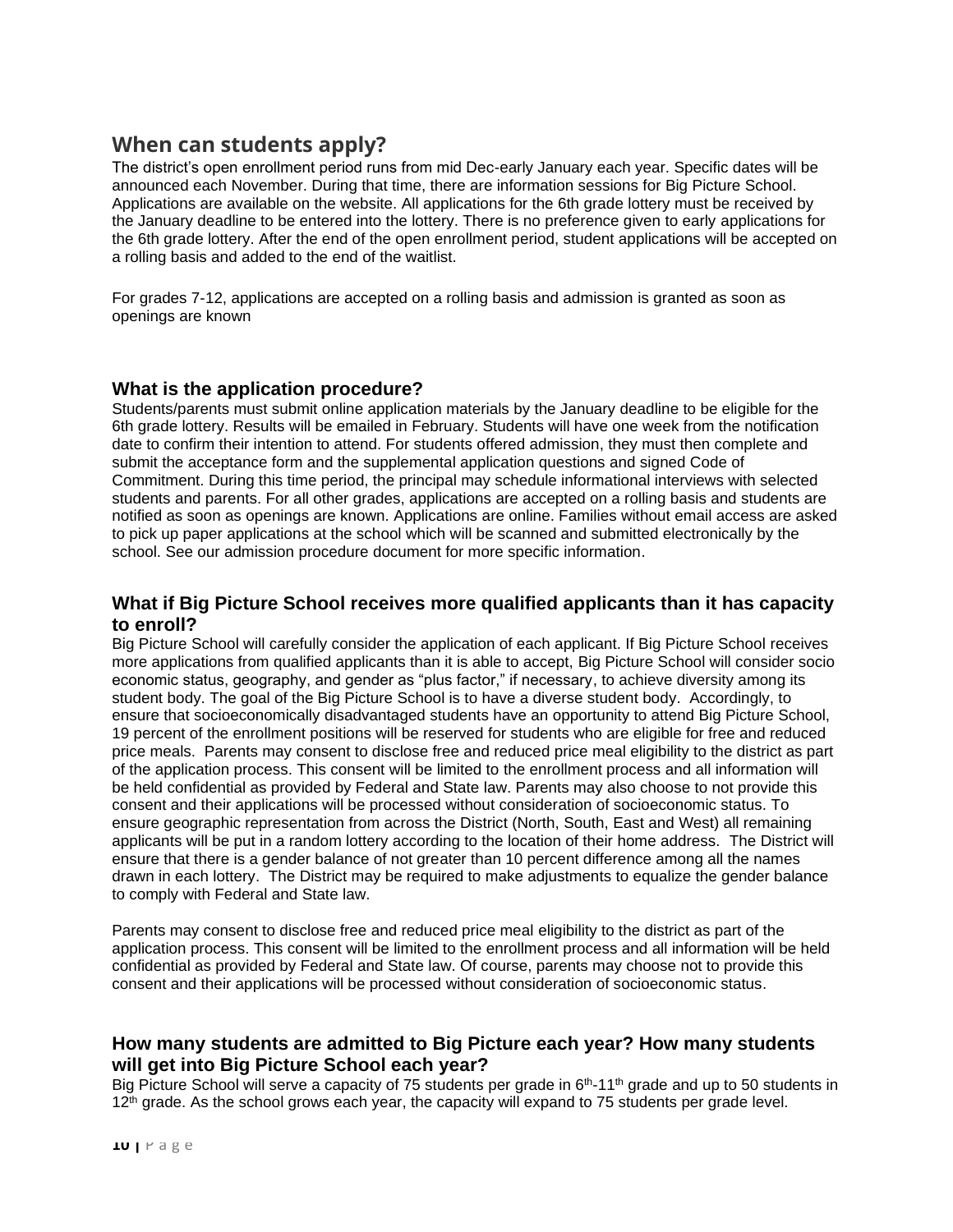#### **When will I know if my child is admitted?**

The application process for Big Picture School coincides with Bellevue School District's open enrollment schedule. Lottery results will be emailed in February. Students will have one week from the notification date to solidify their commitment to the school. For students in grades 7-12, once space is available, students will be contacted in the order they appear on the waitlist and offered admission.

#### **Is there a sibling policy?**

Yes, we follow the district's sibling policy which is for resident students only. Please see the admissions procedure for full details. Siblings of students who currently attend BBPS and who will attend together for at least one consecutive year are guaranteed admission for  $6<sup>th</sup>$  grade if the application is submitted by the January deadline. Failure to submit by this deadline will result in placement on the waitlist. For all other grades, applications submitted by January deadline will place siblings on the top of the waitlist and should spots become available, we will notify families accordingly.

# **Can interested families come in to tour the school?**

When full in-person services are allowed, we would coordinate school tours for students who have been offered a spot from the lottery. This may not be possible this year due to Covid-19.

#### **Can interested students come in for a shadow day?**

Only students who have been offered a spot at our school can schedule a shadow day prior to committing to the school. It is our goal to provide the opportunity to all incoming  $6<sup>th</sup>$  grade students and as many  $7<sup>th</sup>$ -12<sup>th</sup> graders as can be accommodated. This may not be possible this year dur to Covid-19 health and safety restrictions.

# **Can special education students or English language learners (ELL) apply?**

Yes. ELL and special education students may apply through the same process as other students. ELL and special education teachers work with the general education teachers to plan and deliver instruction. There will be time in the schedule devoted to special education students needing specially designed instruction as per their IEP's. Most often, students with IEP's are enrolled in special education classes in their goal areas in lieu of electives.

#### **Does Big Picture School serve students with disabilities?**

Yes. As a public school within Bellevue School District, Big Picture School does not discriminate against students based on race, creed, color, national origin, religion, sex, sexual orientation including gender expression or identity, the presence of any sensory, mental, or physical disability, or the use of a trained dog guide or service animal by a student with a disability.

Big Picture School will fully implement the IEP or Section 504 Plan for any enrolled student with a disability, and will not condition a disabled student's admission on the student waiving his need for special education or related services; however, Big Picture School is not required to fundamentally alter the nature of its program to meet the needs of a disabled student. For example, Big Picture School provides high school students with classroom instruction 4 days per week and internship experiences 1 day per week. If a disabled student, even with the provision of special education and related services, is unable to participate in an internship experience, the school will recommend non-admission of the student. Our staff will work closely with each prospective student's IEP team to determine the appropriate placement and supports.